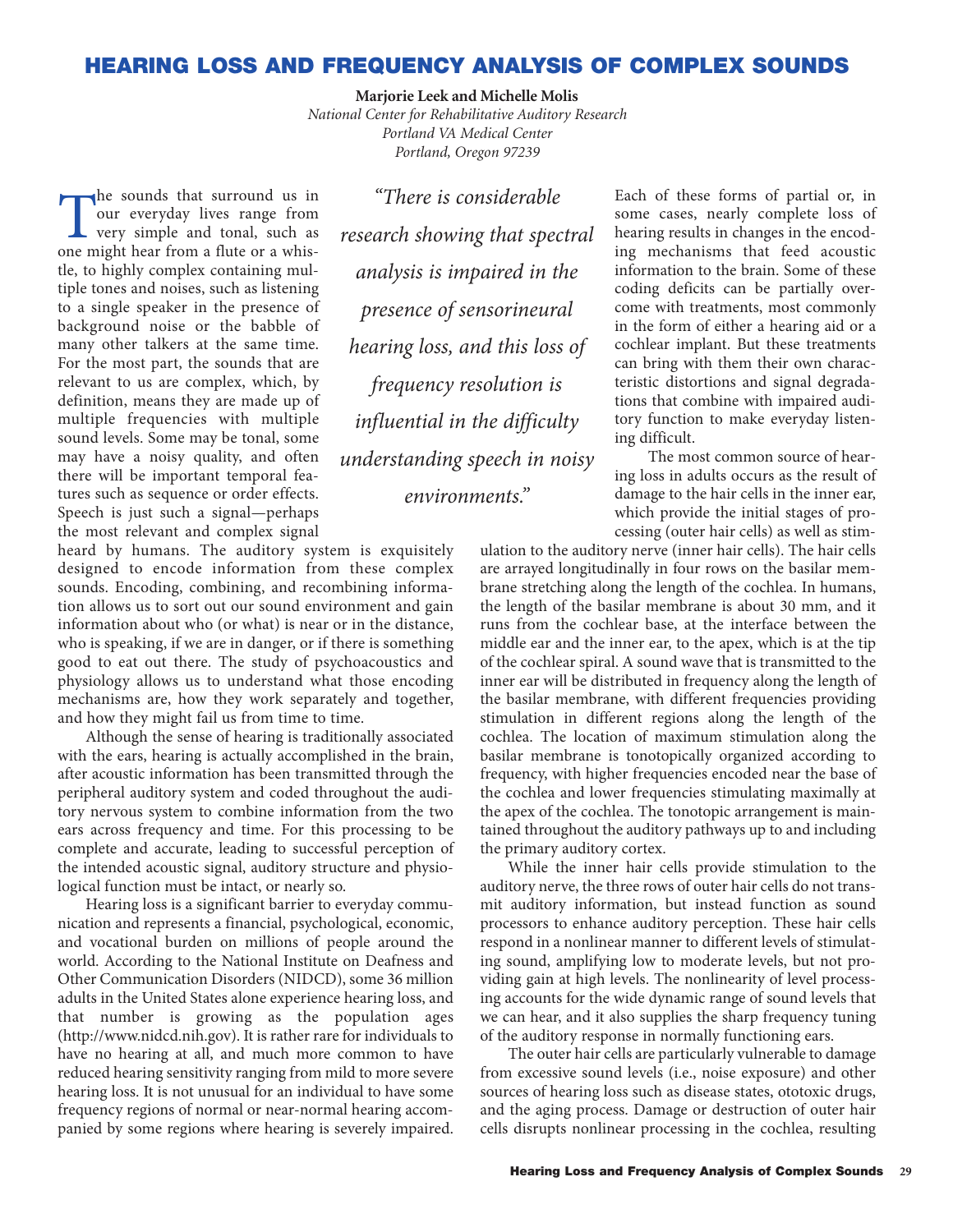

*Fig. 1. (a) Auditory thresholds in quiet for normal hearing-listeners (solid line), a listener with a mild hearing loss (dashed line), and a listener with a moderate hearing loss (dotted line). (b) Auditory filter bandwidths estimated for the normal-hearing, and two listeners with hearing loss at several frequencies.*

in a loss of auditory sensitivity, a reduction in the dynamic range of sound levels we hear, a loss of normal loudness processing, and impairments to the normal frequency selectivity, which serves to separate sounds into bands of frequency components. Each of these functional effects of the loss of outer hair cells has a significant impact on the manner in which sounds are encoded for perception by the brain.

In people with hearing impairment, the mechanisms that supply the nonlinear amplification have been lost or damaged, and therefore, although their perception of very loud sounds might be relatively normal, they do not enjoy the internal gain provided for soft sounds. This is the underlying cause of the increased audiological thresholds which define a hearing loss clinically. However, it should be remembered that for many hearing-impaired people, complex, wideband sounds (such as speech) typically span regions of normal hearing and frequency regions of impaired hearing, so that the combined stimulation to the brain is not only different from normal processing locally, but the composite that occurs through processing channels is distorted compared to the combined outputs of frequency channels in wholly normal auditory systems. Figure 1a shows a frequency threshold curve for average normal hearing listeners, along with two additional threshold curves, one depicting a rather mild hearing loss (dashed line), and one showing a more severe loss (dotted line). Notice that although in both impaired cases, the thresholds in the lower frequencies are not much different from the normal curve, as is fairly common, hearing loss becomes more severe in the mid to upper frequencies.

In the initial stage of cochlear processing of complex sounds a frequency analysis separates the incoming broadband signal into overlapping bands or channels. Most normal-hearing listeners have channels that are about 10% of the center frequency in bandwidth, i.e., the absolute bandwidths increase with increasing frequency. The nonlinear gain provided by the normal cochlea makes these frequency channels fairly narrowly tuned at low amplitude levels, but the channels become broader and more overlapping at high sound amplitudes. These auditory channels or bandwidths are

broadened in the presence of cochlear damage. The frequency channels defined by the auditory filters in the impaired cochlea are broader and more overlapping than is observed in normal-hearing listeners because of the loss of the nonlinearity in cochlear processing. Although there is not a perfect correspondence, broader bandwidths may be somewhat predicted from the degree of hearing loss.

Figure 1b shows an estimate of the bandwidths (in Equivalent Rectangular Bandwidths–ERB) for normal-hearing listeners at a fairly low level (solid line). Glasberg and Moore (1990) developed an equation that fits the measured auditory filter bandwidths for these listeners fairly closely. The other two lines in this panel (dashed and dotted) are estimates of the auditory filter bandwidths calculated from the thresholds for the two hearing-impaired subjects in Fig 1a, based on calculations described in Moore and Glasberg (2004).

One way of visualizing the functioning of the normal and abnormal auditory filter banks is by constructing an excitation pattern. This analysis combines the hypothesized cochlear outputs across frequency for a given stimulus, and is meant to simulate the spectral representation after processing through a bank of auditory filters. There are multiple potential effects of the impaired frequency resolution that occurs in hearing-impaired listeners as a result of damage to outer hair cells. One of these is a smearing of the peaks and valleys that provide information about the spectrum of complex sounds like speech. Figure 2 shows the amplitude spectrum of the vowel /a/, as in "ball." Note the characteristic peaks in this spectrum, the formants, separated by valleys. The frequency locations of the peaks in each vowel sound are the primary sources for identification of these sounds in speech. When a complex spectrum such as this is processed by a bank of auditory filters, some of the detail in the separation of peaks and valleys gets reduced. However, in normalhearing listeners, sufficient peak-to-valley differences are maintained such that the processed vowel sound can lead to accurate identification.

Figure 2 demonstrates how the processing through the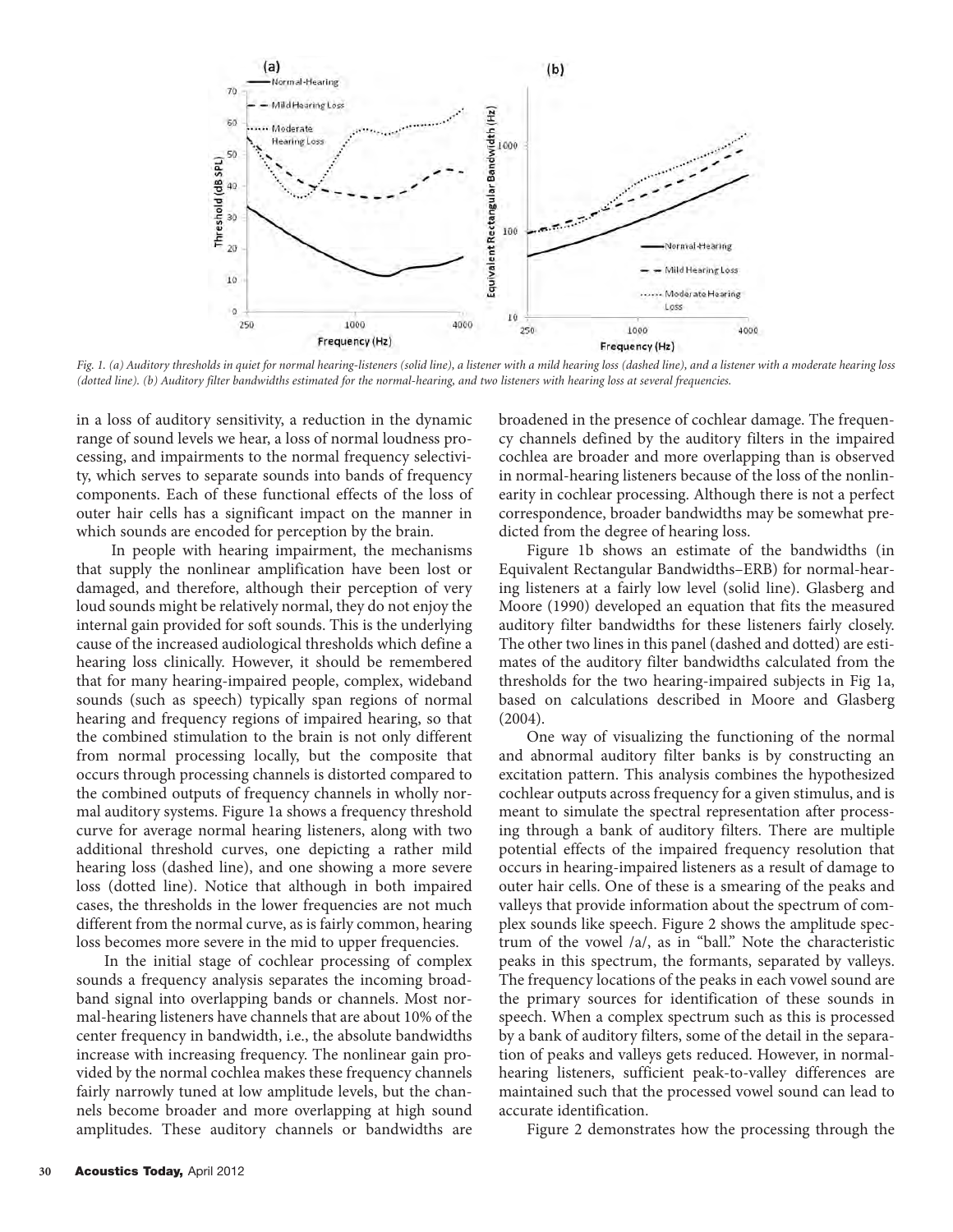

*Fig. 2. Spectrum for the vowel /a/ and excitation patterns calculated for normal-hearing listeners and two listeners with hearing loss. Excitation patterns indicate good preservation of formant peaks in the normal system, but much impoverished representation of higher formants in the impaired systems.*

bank of filters may differ between a normal cochlea and two different simulated severities of cochlear damage. The solid black line represents the normal excitation pattern in response to the vowel sound shown in the figure. The peaks at low frequencies show the response to the individual harmonics of the vowel sound because the filter bandwidths at lower frequencies are narrow, and only one or two harmonics of the vowel are processed through each filter. The overall peaks around 600 Hz, 2600 Hz, and 3300 Hz represent the first three formant or resonant frequencies that identify the sound. The dashed line displays an excitation pattern generated by simulating a filter bank with twice normal bandwidth filters, and the dotted line shows three times normal filter bandwidths. Typically, for a moderate-to-severe hearing loss, auditory filters may be from two to four times broader than in a normal cochlea (Moore and Glasberg, 2004).

The excitation pattern for the normal-hearing system shows clear peaks and valleys that represent the formants that characterize this particular vowel sound. To the extent that these peaks and valleys are less precisely represented in the auditory system, the speech sounds will be less well identified

and there will be more ambiguity in the speech percept. This is demonstrated in the top two excitation patterns, showing representations of the vowel in the case of mild and moderate hearing losses. With each broadening in the filter bandwidths, the excitation pattern becomes flatter, with less definition of the peaks and valleys in the vowel spectrum. As the peaks are less well-defined the vowels are perceived with much greater ambiguity because a hearing-impaired listener may not accurately process the spectral detail (Molis and Leek, 2011).

In addition to a smearing of the peaks and valleys in the internal excitation pattern, the broader auditory filters in hearing-impaired listeners interfere with normal perception in yet another way. The excitation pattern calculation only uses the auditory spectrum, but the input to the ear is always a temporal waveform, not an amplitude spectrum. The consequences of separating a complex waveform into frequency channels, but preserving the temporal characteristics of the channels, rather than limiting the output to only the spectrum, may be seen using a computer model of auditory processing developed by Patterson and his colleagues (1995)

## Discover new heights in acoustics design



Room Acoustics Software

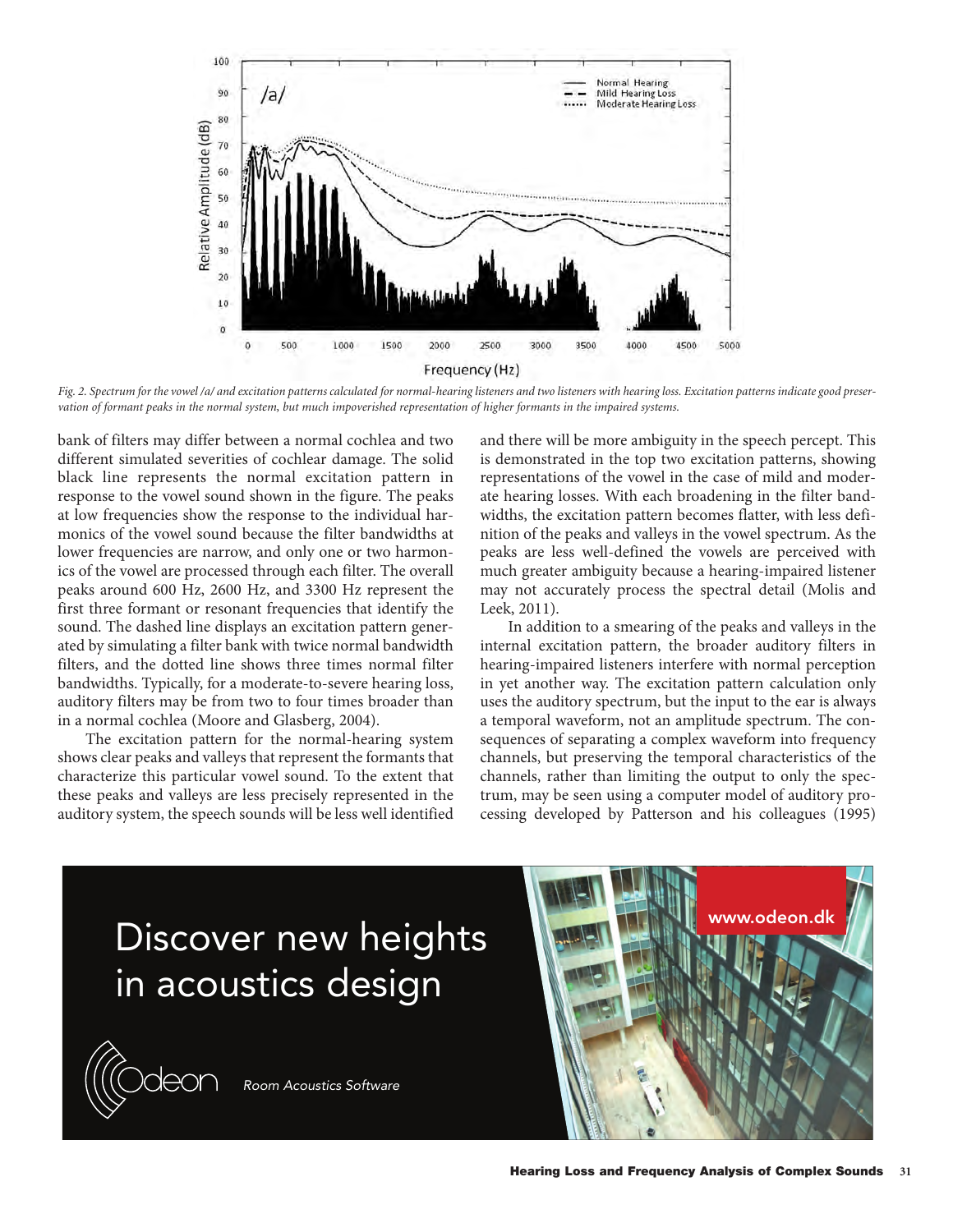

*Fig. 3. Outputs of a bank of normal auditory filters (left panel) and a bank of filters with three times the normal width (right panel) for the spoken vowel /a/. The channels centered at the same frequencies are shown for both filter banks. These channels were selected to show the first three formant frequencies, as well as some non-formant channels. Note the greater complexity of the simulated hearing-impaired outputs for all channels.*

called the Auditory Image Model (AIM). The model developed for normal-hearing individuals may be modified to change the normal auditory channel bandwidths and view the hypothesized temporal outputs of selected channels simulating both a normal filter bank and one with abnormally broad filters. Figure 3 shows seven channels of output for the vowel /a/ (seen in spectral form in Fig. 2) for a normal-width bank of auditory filters on the left, and for filters that are three times the normal bandwidth on the right, simulating a moderate-to-severe hearing loss. The output of each auditory filter provided to its associated auditory nerve fibers may be visualized as a waveform, constructed of combinations of frequencies that are passed by each filter. The channels shown were selected to be those with center frequencies at the first, second, and third formants of the vowel /a/, as well as four intermediate non-formant frequency channels. The narrow filter bandwidths, found at lower frequencies in a normal cochlea, will pass only a few separate frequencies, and thus the output of those narrow filters will be rather simple, resembling pure tones. At higher frequency regions, more component frequencies are passed by the filters that become progressively broader, and therefore the outputs of those channels are more complex as more frequencies interact.

These channel outputs which combine component frequencies in the stimulus, provide complementary information to the auditory system about the input sound. The hypothesized channel outputs in a hearing-impaired cochlea, with broader auditory filters, become distorted in characteristic ways: first, there are fewer channels that output simple waveforms because more frequency components are passed through impaired channels relative to normal channels for the same frequency location, and second, the production of the more highly complex output waveforms occurs at lowerthan-normal frequency regions. In addition, the broader filters in the impaired ear have greater overlap with each other, further distorting the processed sound. The increased complexity for the hearing-impaired model outputs indicates more interactions among frequency components, perhaps leading to greater distortion as this impaired version of cochlear outputs is encoded for passage into the brain. This demonstrates not only a spectral distortion as seen in the excitation pattern, but also a temporal waveform distortion at the outputs of the frequency channels, which likely also interferes with the accurate recognition of speech.

The analysis of complex sounds provided in the cochlea is obviously not limited only to the frequency analysis described here. However, there is considerable research showing that spectral analysis is impaired in the presence of sensorineural hearing loss, and this loss of frequency resolution is influential in the difficulty understanding speech in noisy environments (ter Keurs *et al.*, 1992). Additional impairments to auditory encoding, such as temporal processing and impaired loudness perception, are likely also involved in the distortions experienced by listeners with hearing loss. In fact, there is growing evidence that the reduction of fine temporal precision with hearing loss may be a significant problem that underlies both the extraction and understanding of speech in noise, as well as the poor pitch perception manifested in an inability of hearingimpaired people to enjoy music (Lorenzi *et al.*, 2006; Moore, 2008).

The effects of impaired auditory processing result in difficulties extracting a target speech signal from among many other talkers. Hearing loss may also make it difficult to recognize voices and to localize sounds in the environment. All of these impaired functions correspond to the auditory experiences described by people with hearing loss, who complain